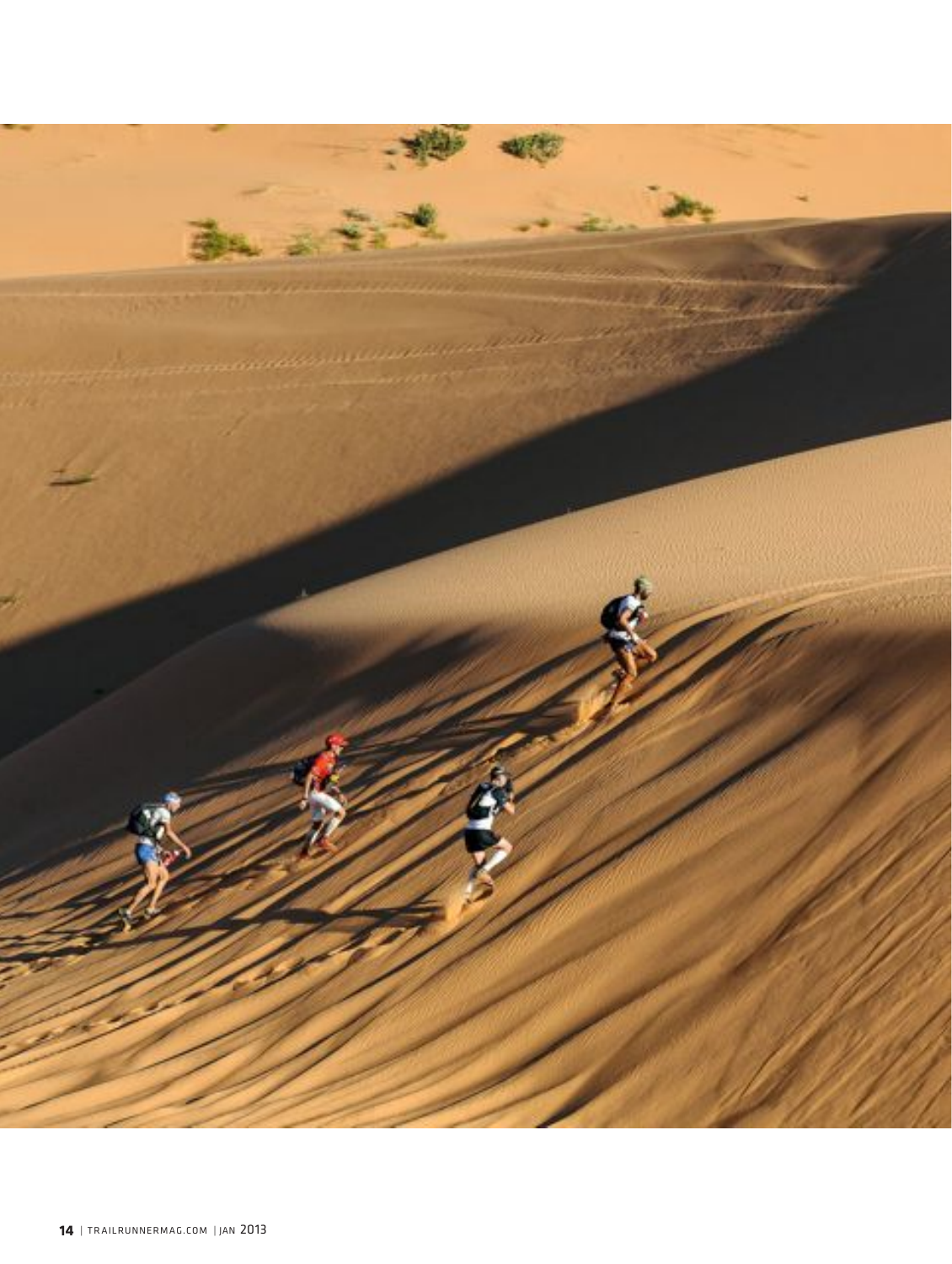

Grand to Grand Ultra.



### RUNNING A WILD 167 MILES FROM ARIZONA TO UTAH IN NORTH AMERICA'S FIRST SELF-SUPPORTED STAGE RACE

unning up a steep sand dune feels like scrambling up a slick snow bank: You plant one foot and it slides back, so you quickly plant the other and it slides too, and when both feet slip uncontrollably you flop forward on your hands. You might eventually give up running or walking and resort to crawling, which is what I did under a starry sky in the Coral Pink Sand Dunes State Park near Kanab, Utah.

Sand caked my hand-held water bottles and sweaty limbs. Sand seeped into my socks despite the full-cover gaiters on my shoes. Sand scratched my eyes as I strained to spot the small orange flags marking the course.

Ahead and behind, spread out over miles, dozens of other runners shared this journey as part of the inaugural 167-mile, seven-day, self-supported Grand to Grand Ultra, the first race of its kind in North America. But at around 10 p.m. on this September night, I felt very alone—and very tired. In three days, I had put 95 hard desert miles on my legs.

My shoulders ached from a pack that held my food and gear, and I still had another 12 miles to go before reaching

camp, and 60 miles more in the four days to come.

**BY SARAH LAVENDER SMITH**

An hour earlier, when I reached the dunes in the twilight glow, they spread for miles like smooth, salmon-hued mounds of meringue that curved and formed fin-like ridges. Their softness and bareness stood in stark contrast to the brushy, rocky landscape of prickly cacti, gnarled piñon and barbed sagebrush that we had spent the first two days running through. The beauty and my accomplishment filled me with happiness that bordered on euphoria. Predictably, a comedown was imminent. Energy and spirits plunged after dark.

Footprints from the frontrunners blemished the dunes' surfaces but showed the way—until they forked and faded to black. Two roads diverged in a pink dune … Lightheaded, I tried to remember the Frost poem that my sixthgrade son had to memorize for school. One foot in front of the other crowded out all thoughts.

A couple of miles later, the dunes flattened and transitioned to a sandy road. I could run again. I could see more clearly.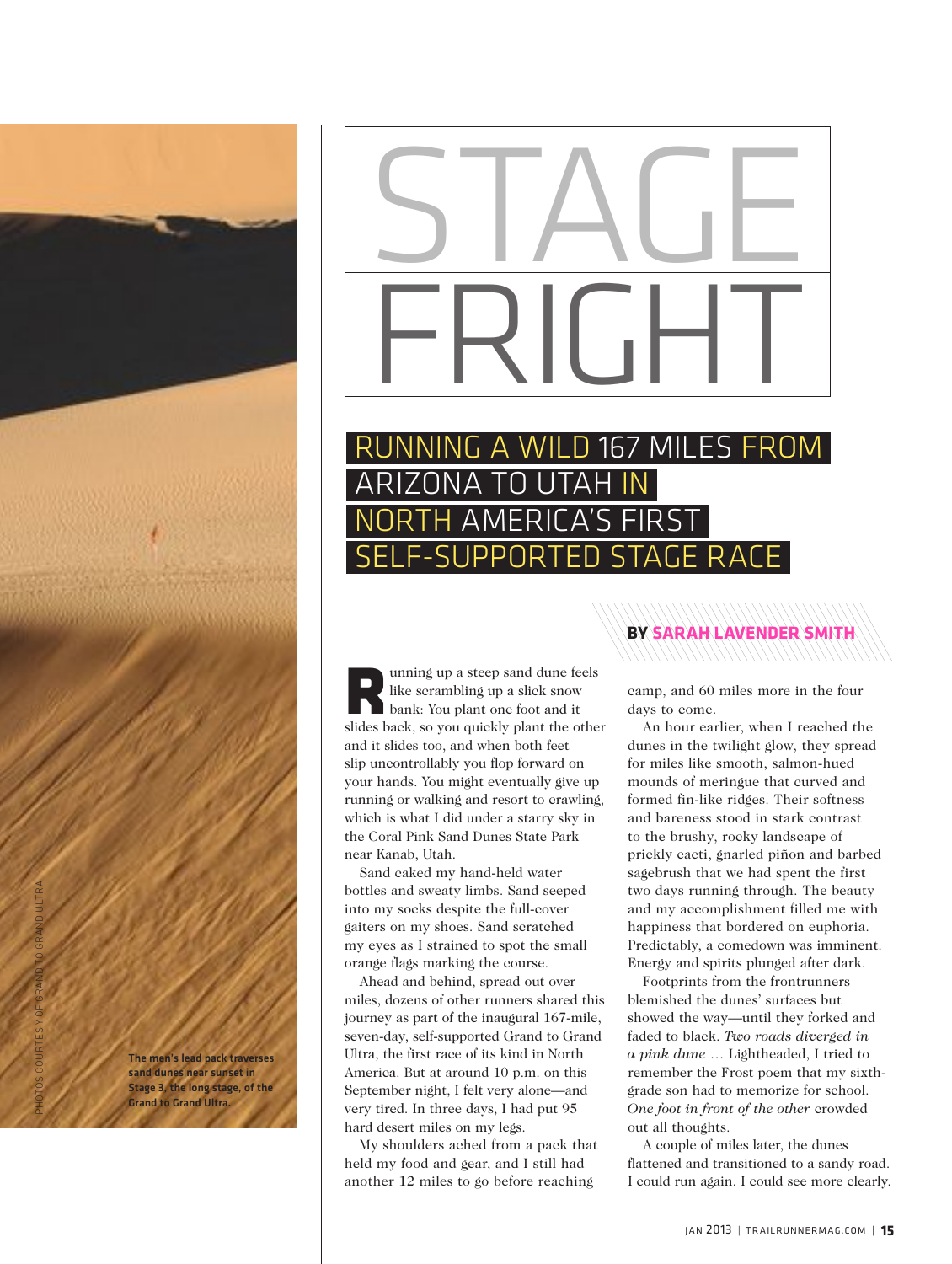Below: Runners at the start of one of the stages. Miranda Jamieson (#202) was the women's winner of the final three stages.

Right: The author runs past one of the course's distinctive rock formations.

Far right: Caroline Richards and Sharon Gayter lead runners through a canyon.



In fact, I could see the faint glow of something ahead on the ground. It looked like a dim headlamp. Worried that another runner had dropped his or her source of light, I approached to pick it up.

The glow, it turned out, was the reflection of the light from my headlamp in a pea-sized eye. The eye was in a triangleshaped head. And the head belonged to the coiled body of a large snake.

I shrieked, jumped back and sprinted down the road—as fast as one can sprint in ankle-deep sand, that is. The nearvenomous encounter gave me enough of an adrenaline jolt to catch the lead woman about a mile later.

Several days earlier, before the<br>race began on September 23,<br>runners from all over the globs<br>showed up in Kanab, a k a "Htab's I race began on September 23, 60 runners from all over the globe showed up in Kanab, a.k.a. "Utah's Little Hollywood." Our arrival seemed like the biggest thing to hit the two-stoplight town since Clint Eastwood, Sidney Poitier and other stars visited to film their Westerns.

The name "Grand to Grand" comes from the event's starting point, at the north rim of the Grand Canyon, and its finish line, near the Grand Staircase-Escalante National Monument in Utah. Kanab sits roughly in the middle, near the Arizona-Utah border.

Dozens of local volunteers rolled out the welcome wagon, donning Stetson hats and Wrangler shirts to host a chuckwagonstyle pre-race dinner. The close-knit Mormon community is trying to open



itself up and become a destination for adventure seekers visiting what's known as the geologically exquisite "Grand Circle" formed by Southern Utah's national parks and the Grand Canyon.

I first met the other racers on a bus ride from the Las Vegas airport. The participants represented 15 different countries, and some wore patches on their shirts from Morocco's seven-day Marathon des Sables or Racing the Planet's 4Desert series. Stories buzzed around the bus about the dreaded salt flats in Chile's Atacama crossing and a near-fatal stretch in a multi-day race in Namibia, as if it's normal to travel the globe to run 250K (155-mile) self-supported stage races.

When they queried about my background, I'd say, "Northern California. … Nope, never done a multi-day race. … Nope, never done a 100-miler."

I had never embarked on a week of trail running anything like this: back-to-back long runs, with the course divided into six stages of 31 miles, 29, 47 (followed by a rest day), 25, 26 and 9. Carrying all my food and gear on my back, ascending more than 18,000 feet on rolling hills and steep buttes at high altitude. Sweating through hot days, shivering on cold nights. Sharing a tent with strangers. Marveling at the Southwest's multi-hued, layered rock formations. And running on sand—lots of sand.

The idea for the Grand to Grand Ultra came to the event's co-director, Colin Geddes, while crewing for his wife, Tess, at a 50-miler in the Florida Keys b in May of 2010.<br>Tess, critically from the Philippines, started runn Geddes, while crewing for his wife, Tess, at a 50-miler in the Florida Keys back in May of 2010.

Tess, originally from the Philippines, started running stage races in the Sahara and other deserts in 2005. Colin, a Scottish investment banker who's not much of a runner himself, enjoyed following and pacing her.

At the Florida race, and again five months later while with Tess at the Javelina Jundred ultra in Arizona, Colin began asking, "Why isn't there a Marathon des Sablestype event here in North America?"

"It seemed the time was well overdue to have an event like this in America or Canada, because there's real growth in stage races around the world," says Colin.

Colin bounced the idea off Tess's friend Terry Madl, who has run the Marathon des Sables three times as well as the 135-mile Badwater Ultramarathon. One thing led to another, and the trio formed Ultra Challenge America LLC, the company behind the Grand to Grand. By 2011, they were deep into planning the event.

They wanted an iconic desert location that would draw interest from overseas runners. The Grand Canyon seemed like an obvious choice. One problem: National Parks generally don't allow competitive events. So they looked to the edges of the Grand Canyon, across wide swaths of open space managed by the Bureau of Land Management.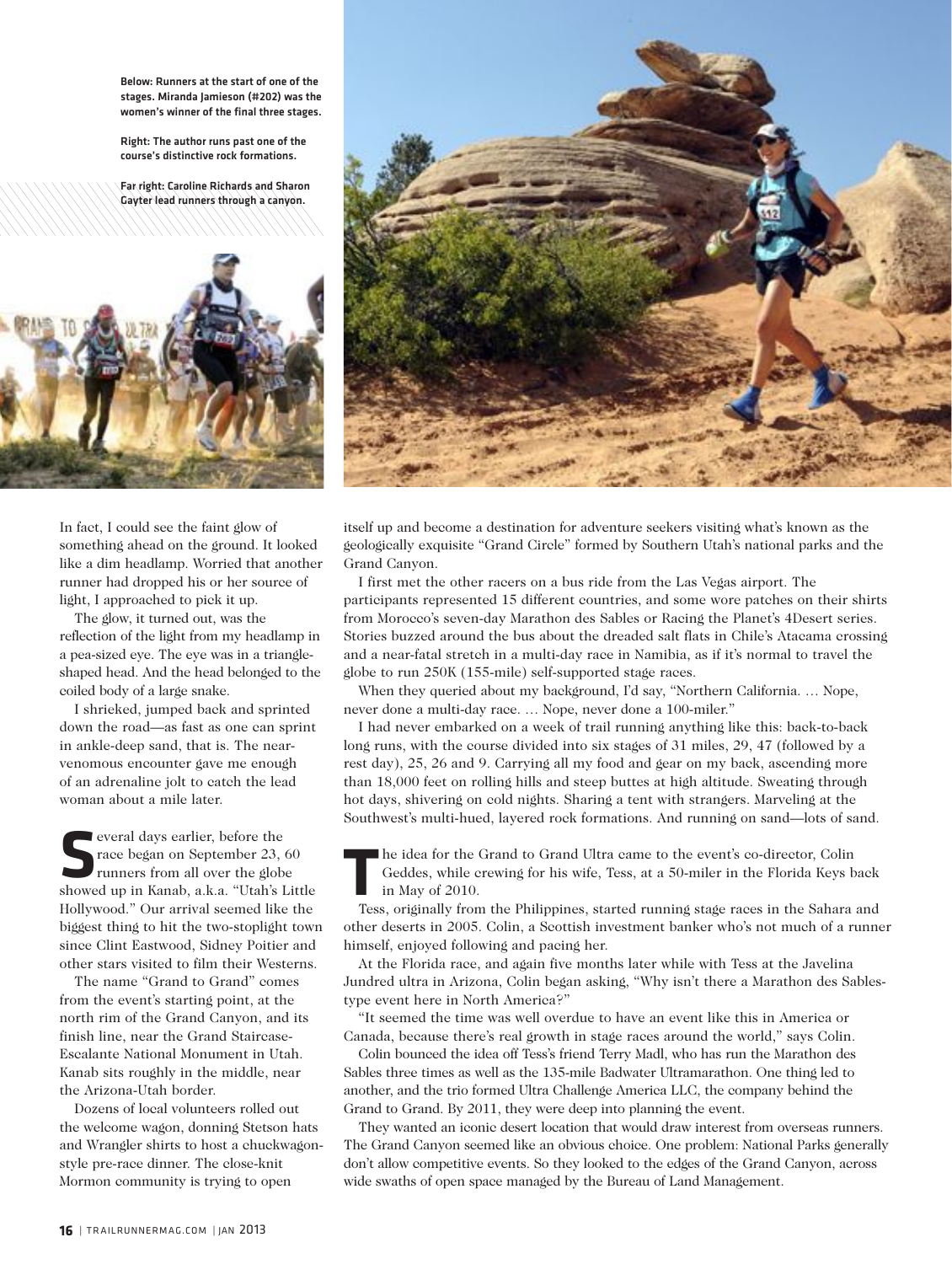

"Then Terry mentioned a place called the Grand Staircase," says Colin. The Grand Staircase is a vast region southeast of Bryce Canyon National Park that's been shaped over millennia into a lumpy geologic layer cake, with pink, vermilion, white and chocolate-colored cliffs.

The team designed a route that zigzags from the Grand Canyon's rim to a finish line in the Dixie National Forest, overlooking the Grand Staircase.

In Saturday, September 22, we racers were supposed to report<br>at Kanab's old middle racers were supposed to report at Kanab's old middle

school for a gear check at 9:30 a.m., and then take shuttles to the first campground and start the race the following morning.

My 25-liter Inov-8 pack held approximately 19,000 calories

for seven days, mostly energy gels, nutbutter pouches, bars, instant soup, instant oatmeal and dehydrated backpacker meals. Long underwear, a lightweight down jacket, an inflatable sleeping pad, a few toiletries and mandatory safety items took up the rest of the space. The race organizers provided communal tents and hot water, so runners wouldn't need to carry a tent or stove. I strapped my ultralight down sleeping bag to the pack's exterior and carried two hand-held water bottles. All together, the contents weighed just over 20 pounds.

Not wanting to be late, I double-

checked directions with the lady at the front desk.

"Oh, sure, honey," she told me, "just hang a left and go down Highway 89. You'll see the high school, and the middle school is behind it. Can't miss it."

A red-rock butte with a giant white "K" monogrammed on its hillside looms over Kanab. Surveying the high-desert landscape, I caught my reflection in the glass lobby door and thought I could fit in with my son's Boy Scout troop: American flag sewn on sleeve, pack snuggly strapped on.

Walking alone down the highway in the direct sun, I soaked through the armpits of the running shirt I would wear for the whole week. I reached the high school and calculated I had walked about a mile. Then I saw the middle school in the distance deserted. Putting two and two together, I realized I should be at the old middle school around the corner from the hotel, not the new middle school. Panic rose in my chest.

I blinked back tears and thought, If I can get turned around in downtown Kanab, how will I find my way in the wilderness?

### UNDER A SLIGHTLY OVERCAST SKY, I SETTLED INTO A COMFORTABLE PACE, OPENED MY EYES AND EARS TO NATURE, AND CONTEMPLATED THE VASTNESS OF THE LANDSCAPE.

**Blasting music jolted us awake at 6 a.m. on the morning of Stage 1. The lyrics I<br>like to move it, move it, from the song by Crazy Frog, bounced off tent walls at<br>down the nearby cliff that dropped into the Grand Canyon's** like to move it, move it, from the song by Crazy Frog, bounced off tent walls and down the nearby cliff that dropped into the Grand Canyon's chasm.

The music was one of the race directors' special touches, along with chairs around the campfires and two rows of Porta-Potties with hand sanitizer. Those who had done multiday races overseas raved about the campsite "loos" and told horror stories of the pits they had squatted over at other events. "They're spoiling us here," said one happily.

Inside a white canvas tent, the seven people with whom I'd share the tent all week began to stir while I awkwardly changed clothes in my sleeping bag. We politely minded our own business and acted modestly on this first morning.

In one corner, Stephanie Case, 30, of Canada whispered to her boyfriend, Stuart Blieschke, of Australia and shared a laugh. The two became a couple after they ran the Gobi March, a 250K self-supported stage race, last June.

Ordinarily, Stephanie would be a top competitor, having won or placed second in the several prior stage races she ran around the globe. But she didn't intend to push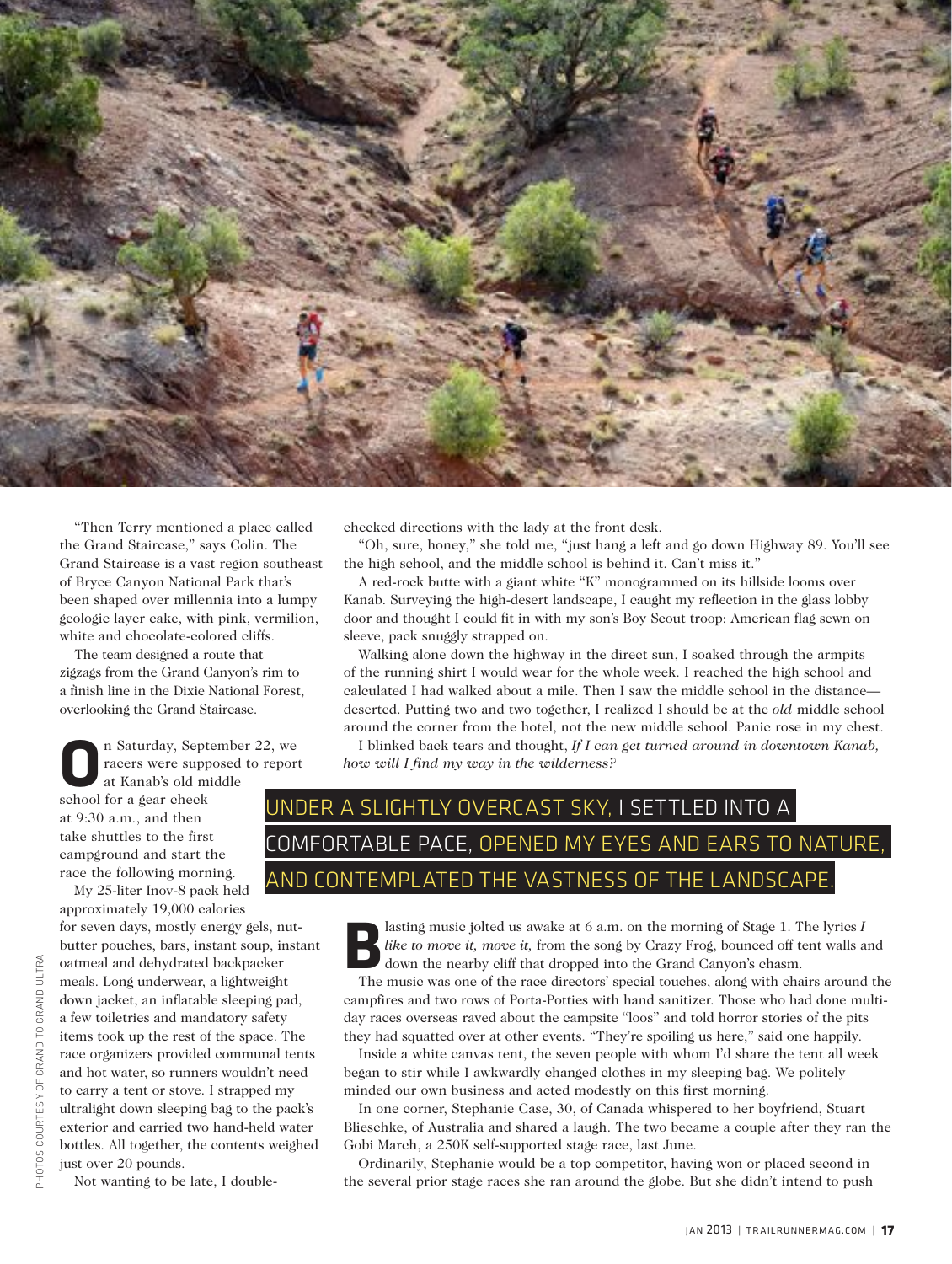

Salvador Calvo Redondo of Spain, followed by Italy's Stefano Gregoretti.

the pace at the Grand to Grand, because she and Stuart wanted to stick together all week.

 Another elite female runner quietly packed her belongings in our tent: Sharon Gayter, 48, a top-ranked British ultrarunner who has won several international stage races and holds a world record for racking up 517 miles during a week's worth of treadmill running. She looked quite thin and wore her short, graying hair in two tight French braids.

By contrast, our tentmate Dan Owings, 42, of Chicago had a cap of thick, curly hair that accentuated the roundness of his cheeks. He didn't wear a watch, didn't seem to be in any hurry and slyly tucked a beer can into his water-bottle holster to drink at the end of the first stage.

Stage 1, 31.5 miles, began with relatively easy running on a downhill hard-packed road. Gayter took off with the front pack, which included Caroline Richards, 51, of England, also recognized as a potential winner of the women's race. Richards had been a top finisher in selfsupported stage races in places such as the Kalahari and Gobi deserts.

There was little question that the dominant male competitor would be Salvador Calvo Redondo, 50, of Spain, whose resume includes five wins in the past four years at 250K stage races. But two Italians were primed to stay on Redondo's heels: Stefano Gregoretti and Davide Ugolini, both 38.

Under a slightly overcast sky, I settled into a comfortable pace, opened my eyes and ears to nature, and contemplated

### **THE WORLD'S A STAGE**

Week-long, self-supported races of approximately 250K (155 miles) and six stages unless otherwise noted below. Some are sold out for 2013 and are accepting registrations for 2014.

> **Atacama Crossing** (Chile) March 3, 2013; and Oct. 5, 2014. 4deserts.com/atacamacrossing > **Marathon des Sables** (Morocco) April 5, 2013; and April 4, 2014. darbaroud.com (website for USA and Canada registration: dreamchaserevents.com/Races/ Marathon-des-Sables) > **The Track Outback Race** (Australia, 520K, 9 stages) May 8, 2013; and again in 2015. > **Jungle Ultra** (Peru, 230K, 5 stages) May 24, 2013. beyondtheultimate. co/races/the-jungle-ultra > **Gobi March** (China) June 2, 2013; and June 1, 2014. 4deserts.com/gobimarch > **Mountain Ultra** (Colorado, 220K, 5 stages)

Aug. 2, 2013. beyondtheultimate. co/races/the-mountain-ultra > **RacingThePlanet Iceland** Aug. 4, 2013. 4deserts.com/ beyond/Iceland  $\rightarrow$  European Ultra (Portugal, 120K, 3 stages) Sept. 20, 2013. beyondtheultimate.co/races/the-european-ultra  $\rightarrow$  Grand to Grand Ultra (Arizona/Utah) Sept. 22, 2013. g2gultra.com > **Kalahari Augrabies Extreme** Marathon (South Africa) Oct. 17, 2013. extrememarathons. com > **Ultra Africa Race** (Cameroon, 200K, 5 stages) November 2013 and 2014 (dates TBA). canal-aventure.com/infos

> **Desert Ultra** (Namibia) Nov. 15, 2013. beyondtheultimate. co/races/the-desert-ultra > **Ultra India Race** (200K, 5 stages)Jan. 14, 2014. canal-aventure.com/infos  $\rightarrow$  Ice Ultra (Sweden, 230K, 5 stages) Feb. 14, 2014. beyondtheultimate. co/races/ice-ultra > **Sahara Race** (Egypt) Feb. 16, 2014. 4deserts.com/ > **RacingThePlanet Madagascar**

Aug. 31, 2014. (website not yet live; will be located in 4Deserts. com's Roving Race section) > **The Last Desert** (Antarctica) Nov. 16, 2014. 4deserts.com/thelastdesert (note: an invitation-only event for those who have completed two of the four events in the 4Deserts series above)

the vastness of the brown landscape dotted by grayish-green desert brush. It extended uninterrupted until hitting reddish escarpments far off in the distance.

The sun-parched plateau transitioned to a steady uphill, and the course led us through weeds and calf-high cacti in an off-trail stretch. Suddenly, I came upon Gayter sitting on a rock a few miles from the finish. She was picking cactus needles out of her shoe and said stoically, "This pack's killing my shoulders."

I reached the finish line in 6 hours 46 minutes. Tess Geddes wrapped me in a big hug and delivered the surprising news that I was the second woman, finishing five minutes behind Richards.

Near sunset, virtually every runner and volunteer stopped what they were doing and gathered at the finish line to applaud a pair of runners at the back of the pack, KiSuk Song and Kyung Tae Song of South Korea. Kyung Tae, 51, lost his sight 30 years ago in a grenade accident while serving in the military. The blind man was covering the entire course while holding onto his guide, KiSuk.

Stories from the trail passed among runners as we sat around a campfire. Using my spork to eat from a small foil bag of pasta, I felt unusually satiated from the food and profoundly satisfied from the run.

tage 2, just under 29 miles, turned out to be a day of mishaps. I took off my<br>shoes to fuss with blisters, and I tripped and fell into a juniper tree that punct<br>my water bottle. Everyone wilted in furnace-like heat—until t shoes to fuss with blisters, and I tripped and fell into a juniper tree that punctured my water bottle. Everyone wilted in furnace-like heat—until the sky changed abruptly, and thunder and lightning roared in. Runners in the second half of the pack got soaked in a downpour. The campground turned into a bowl of red-dirt soup.

Heading into Stage 3, women held eight of the top 15 spots. I was the third female and ninth overall. While the top three men—Redondo, Gregoretti and Ugolini—had a commanding lead, the next four guys were pushing each other hard to secure a top-10 spot. It was anyone's guess how the arduous 47-mile Stage 3, would play out.

The Grand to Grand throws in the added challenge of placing this long stage midweek. Most self-supported, weeklong races follow a format of four days of around 25 miles each, a long stage of around 50 miles on Day 5, followed by a rest day and then a short sprint for the final stage. The Grand to Grand format meant we'd run the long stage with a heavier pack (since we hadn't eaten through as much food at that point), and with the knowledge it would be followed by back-to-back stages of marathon distances. What's more, the 47 miles held all kinds of terrain and obstacles while ascending 6400 feet and descending 5300 feet.

A mile into Stage 3, I heard a runner call out, "Look, a condor!" But I didn't look because I was fully focused on gripping red rock and hoisting myself up a boulder on a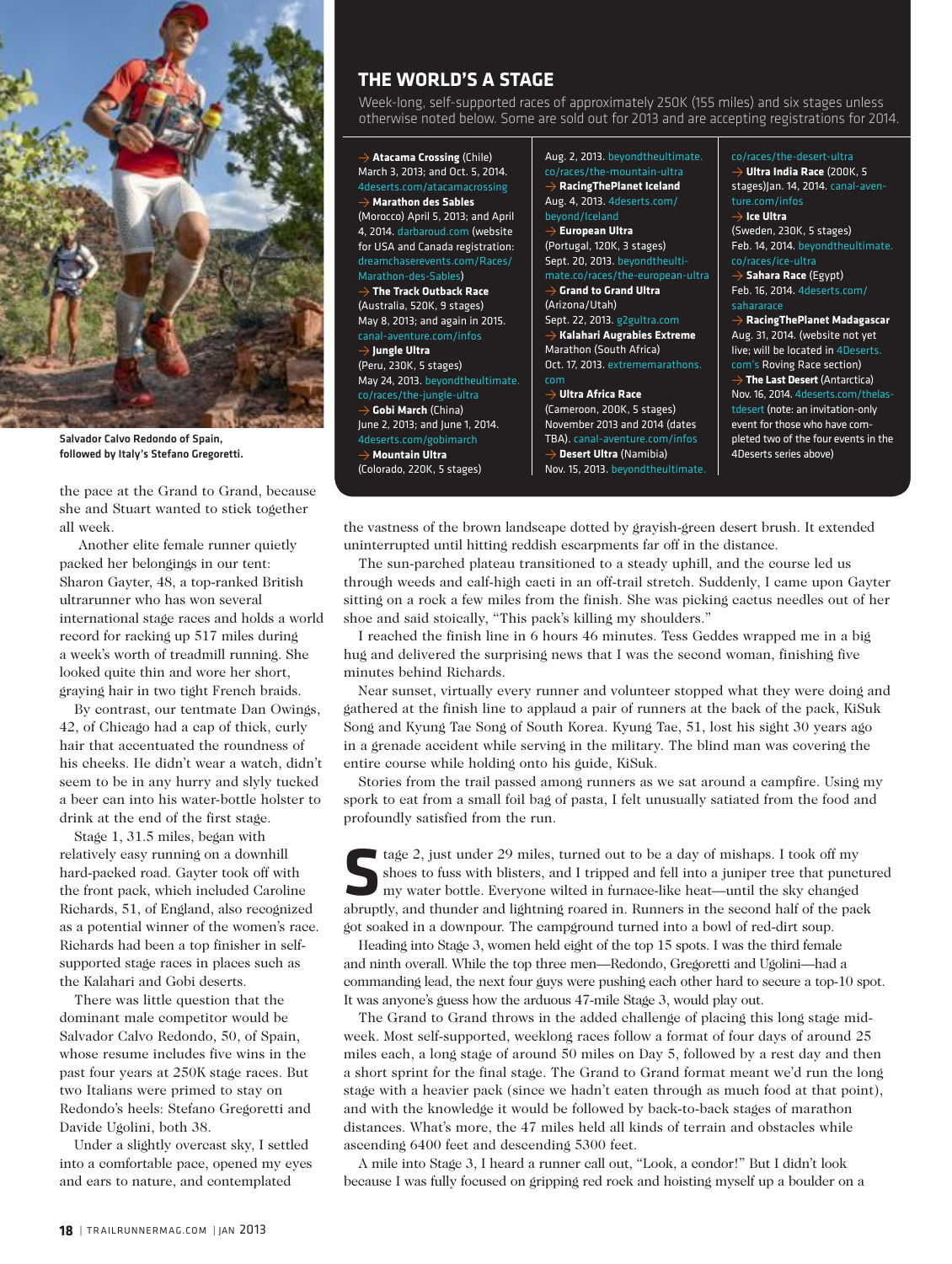

#### Stefano Gregoretti, who finished second overall, runs through Stage 5's slot canyon.

Late in the night, alone and now hallucinating that the sticks on the ground were slithering, I did what any good paranoid person would do: I began talking out loud. But it didn't sound like my voice. I seemed to channel a Minnesota granny plucked from a cruise ship.

"Oh, for Pete's sake, wouldya look at that?" I talked to the trees and scolded the orange flags for hiding. "You betcha it's dark, my heavens!"

Picking through piñon and talking myself down from an anxiety cliff, I made it through the woods and reached the campground at two minutes past midnight. I went straight to the medical tent to lie down on a cot, buried my face in a paper towel and had a big cry—the shouldershaking, sobbing kind. After a day that demanded so much strength and resolve, I could finally uncork my emotions.

Stage 3 put Gayter in the lead among women and fourth overall. I found myself 12 minutes behind her, second in the women's field and fifth overall.

**A**round noon the day after the<br>long stage—our day of rest be<br>Stage 4—I lay on my back ne<br>lared Knapp of Florida, a tentmate w long stage—our day of rest before Stage 4—I lay on my back next to Jared Knapp of Florida, a tentmate whom I got to know since we ran a similar pace. We both had our feet elevated on little camp chairs and were bantering about blisters, races, calories and gear. Roasting in the heat and having lost most modesty, I wore only a bra and

vermilion cliff. Shortly thereafter, I had to concentrate on skating down slopes of slick rock that broke up the sandy hills like sheets of ice on a powdery ski run.

Richards, the female runner who

### AFTER A DAY THAT DEMANDED SO MUCH STRENGTH AND RESOLVE, I COULD FINALLY UNCORK MY EMOTIONS.

dominated the first two days and leapfrogged with Gayter during the early hours of Stage 3, began to fade in the afternoon. I passed her at sunset as we ran along a highway toward the Coral Pink Sand Dunes park entrance.

I made it over those sand dunes and past that snake that looked like a dropped headlamp. The sandy road led deeper into the night, to the penultimate checkpoint around Mile 40. Gayter was sitting at that checkpoint and glanced up from her cup of soup with hauntedlooking eyes. She put down her soup, took off, and I followed about 200 meters behind.

A cluster of orange ribbons indicated a turn into an off-trail section choked with brush and no discernable path. Gayter's light bounced down the road straight ahead—she missed the turn. For a split second I considered letting her continue off course, but then I hollered, "Sharon!" Her headlight turned around and came back.

When she passed me, she stated the obvious, "Had to backtrack a bit," and busted through the brush while swinging her trekking poles like scythes.

I hoped to stick with her for guidance and extra light. No such luck—while she fearlessly plowed ahead, I stepped gingerly over spiky yucca and whimpered when branches tugged at my hair. Several times, when I couldn't spot any marker, I stopped cold to scan the woods and tried to suppress my fear.

underwear. Everyone's damp running clothes decorated the canvas walls, hanging to dry from safety pins.

Next to us, Sharon cocooned in her sleeping bag, and Stephanie and Stuart rested on top of theirs.

Outside, a few runners continued to cross the finish because they had chosen to bivouac at a checkpoint along the course and complete the long stage in daylight.

Another tentmate, Lynne Hewett of Australia, pulled out her bag of tricks: surgical instruments, pills and bandages. She's in her mid-40s and has short blonde hair. As a trauma nurse and veteran of several self-supported stage races, she came well prepared with medical supplies. Earlier,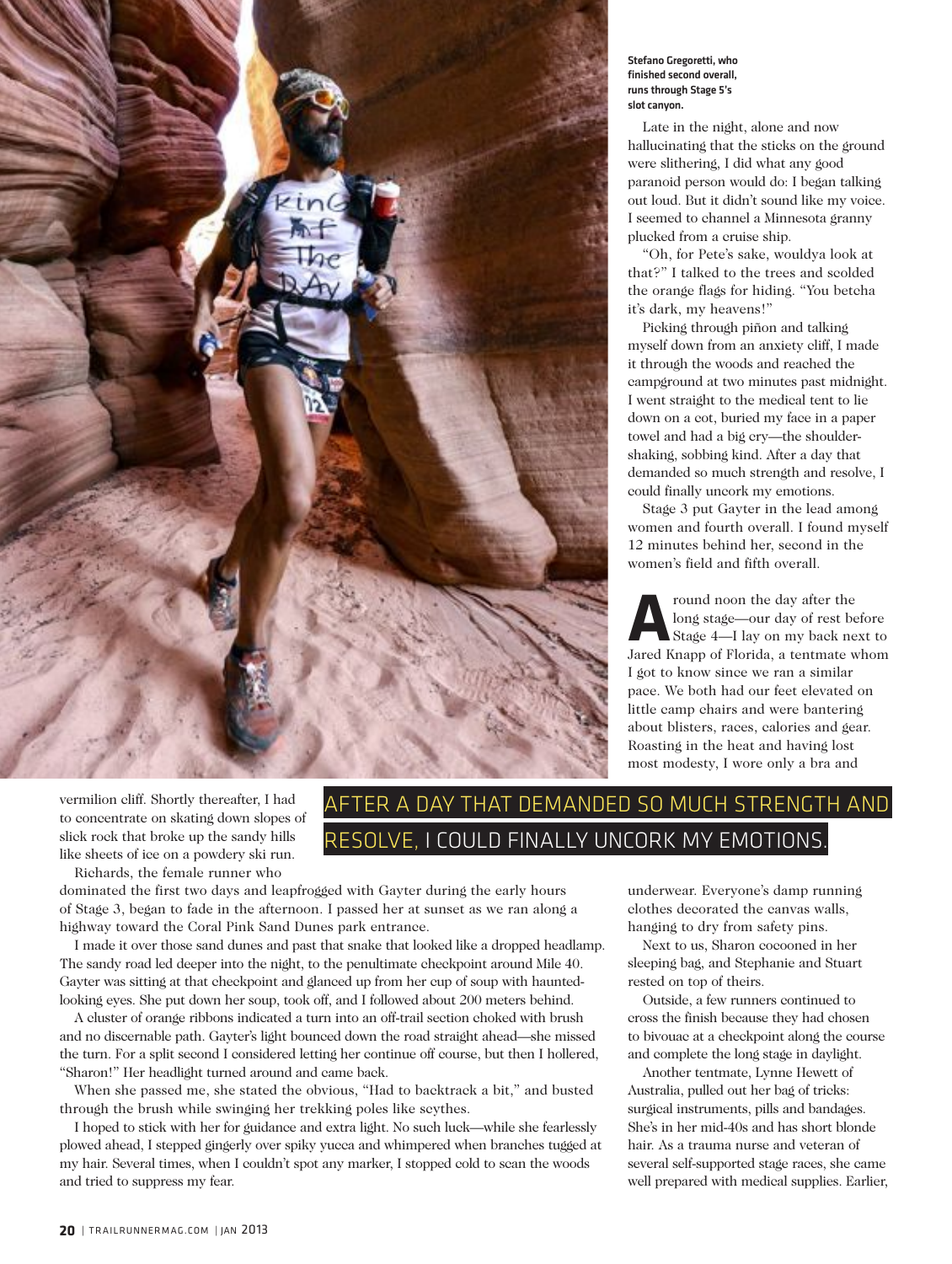## **OVERSIZE TECHNOLOGY FOR OVERSIZE ENDEAVORS**

**2013 Stinson Evolution** 

# **HOKA&N**



## **KEEP RUNNING** hokaoneone.com

**O CARDING WOODS** 



she gamely lanced and cleaned my infected blisters; now, she pulled out scissors and went to work on her own feet and shoes.

Her feet were so blistered and chafed from running in the Himalayas a few weeks earlier, and from the first two stages of the Grand to Grand, that she ran and hiked all 47 miles of Stage 3 in toe socks and flip-flops. She devised a new plan for the next stages: cutting openings in the sides of her shoes and sewing fabric gaiters around the vents to keep out debris.

Sharon emerged from her bag, cracked a joke about her disheveled hair and offered some of her meager food supplies to others. Stephanie, who works for the UN's humanitarian relief in Afghanistan, mentioned that she'd have to return to running circles in a security compound in Kabul when this was over.

Lying there peacefully, I marveled at every single remarkable character at camp.

Using the 25-mile Stage 4, my body rebelled. While<br>others hammered down a slope of hard-packed dirt,<br>my legs cramped and I couldn't keep up.<br>A woman from the middle of the pack Miranda Jamieso others hammered down a slope of hard-packed dirt, my legs cramped and I couldn't keep up.

A woman from the middle of the pack, Miranda Jamieson, unexpectedly surged toward the front. The 32-year-old Canadian triathlete, who lives in Florida, told me she walked most of the first three stages because she was so intimidated by the prospect of the 47-miler. "It sucked—I wanted to quit by the long stage." Her feet ached, she said, because she hadn't trained to hike.

Tess Geddes gently suggested she start running more to alleviate the pressure on her heels. As if by magic, Jamieson shifted to a faster gear and steadily picked off all the women in front, nearly catching the lead men. She repeated her incredible performance the next day and won the 26-mile Stage 5, though her late-week wins were not enough to move her near the top for cumulative time.

I watched Jamieson pull ahead as we traversed Stage 5's slot canyon—a gorgeous, four-mile-long stretch of dry riverbed that runs through sculpted sandstone walls several stories high. The curved walls narrowed to doorway width in places, and the canyon floor plunged so precariously over boulders that wooden ladders were set out to aid our descent.

Fatigued, my eyes played tricks and saw the slotcanyon walls ripple while I imagined its shadowy crevices whispering, "You're lucky the sky is clear." In flash floods, slot canyons fill quickly and occasionally drown hikers.

By day's end, I found myself third in cumulative time, behind Richards and Gayter. Spain's Redondo broke away from Gregoretti and developed a 52-minute lead in the men's race. Only one stage with a mere nine miles remained.

reen grass carpeted our last campground. We were leaving the desert behind and getting ready to summit a forest of pine and golden aspens.

The other runners and I huddled around a campfire and